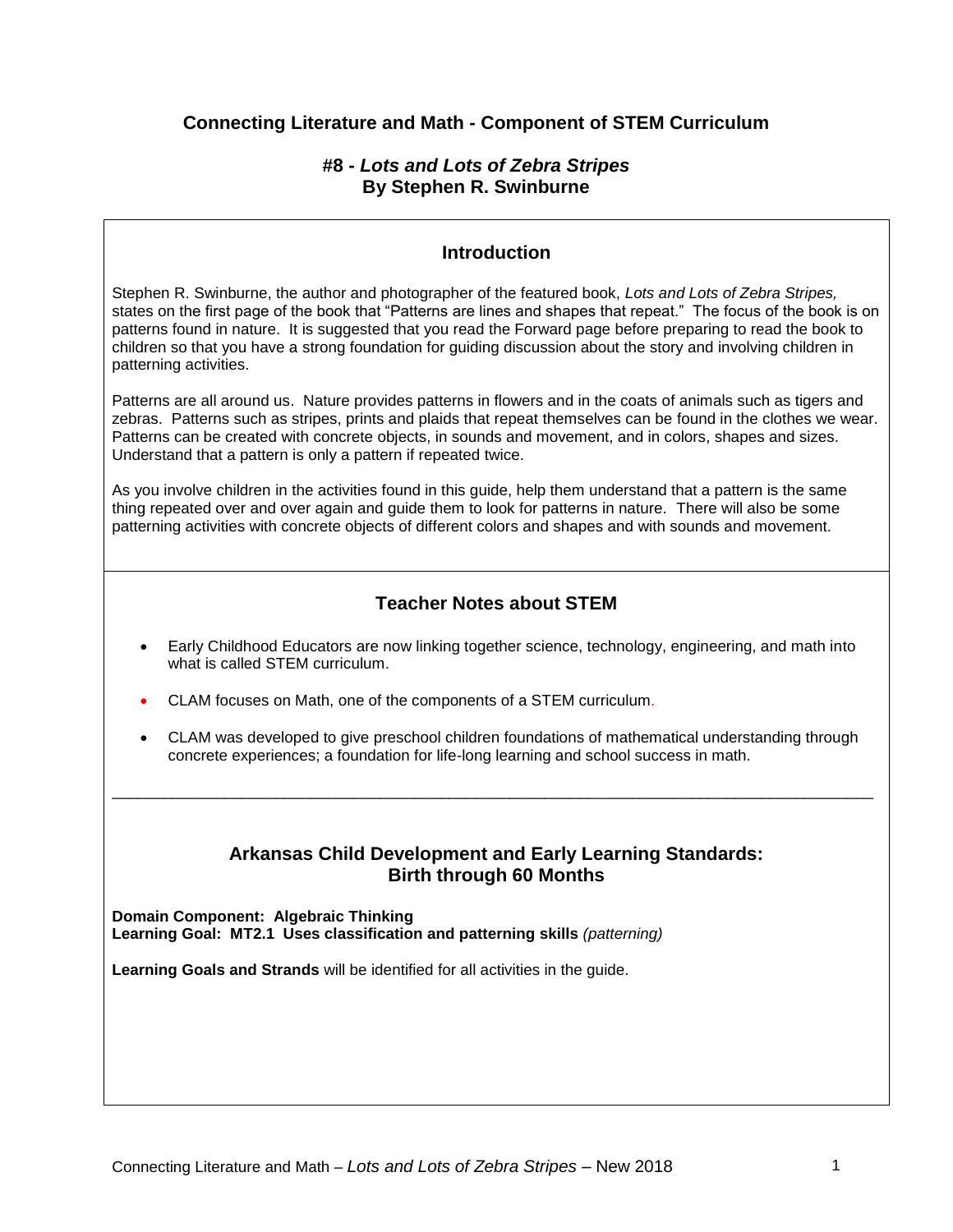# **Materials to Collect and Make**

- Locate items such as counting bears in different colors.
- Locate pieces of fabric with patterns such as stripes, prints, and plaids that repeat themselves.
- Collect rhythm sticks or 12" wooden dowel sticks.
- Unifix Cubes, colored beads, pegboards and colored pegs, colored wooden cubes (for Manipulative Center)
- Sea shells, starfish, and tree blocks (for Discovery Center)
- Pine cones and pine branches (for Discovery Center)
- Magnifying glasses (at least two)
- Provide animal stamps for creating patterns
- Create pattern cards. (See Attachment: AB Pattern Cards)
- Make egg shakers and drums (Refer to the Better Beginnings website and locate Creative Adventures with Literature, Guide #4: *Just a Little Music* by Mercer Meyer, for information on how to make drums and egg shakers)
- Create a teacher-made book titled *Patterns We See in Nature.* Collect photos of zebras, giraffes, leopards, snakes, butterflies, birds, dragon flies, turtles, and spider webs for example. Copy or glue pictures onto cardstock. Laminate the pages or place them in plastic page protectors for durability. Consider using rings to put the pages together. Consider doing a Google search for pictures with small groups of children.

# **Story Presentation**

**Learning Goals:**

- **LD1.1 Understands and responds to language (in child's home language)** *(vocabulary and language comprehension)*
- **EL1.1 Shows interest in literacy experiences** *(engagement in literacy experiences, variety of interests)*
- **EL1.2 Engages in read-alouds and conversations about books and stories** *(engagement with books and stories)*
- **EL3.1 Responds to features of books and print** (*book knowledge)*
- **MT2.1 Uses classification and patterning skills** *(patterning)*

**Book:** *Lots and Lots of Zebra Stripes* by Stephen R. Swinburne, author and photographer

- First reading of *Lots and Lots of Zebra Stripes*
	- Be familiar with the book*, Lots and Lots of Zebra Stripes,* including the Forward page.
	- Show the cover, give title, author and photographer. (Explain that the author is the person who writes the words and the photographer is the person who takes the pictures/photos. Stephen R. Swinburne is both the author and the photographer.)
	- Invite children to look at the cover and describe what they see. Guide them to see lots and lots of zebra stripes and to notice that the stripes repeat themselves.
	- Explain to children that each zebra has a pattern of stripes which is lines that repeat; that patterns are lines and shapes that repeat.
	- Allow the children time to look at the photos as you read the story to them and to look for patterns in the photos.
	- Read the story so all children can see the photos in the book.
	- Follow up the reading by inviting children to recall some of the things from nature they saw in the photos. Ask them to choose their favorite thing from nature featured in the book and explain why they chose it.

**Teacher Note:** *The reading of this book will be most effective if read with small groups of children (from 4 to 6) so that each child can more clearly see the photos and recognize the patterns in them.*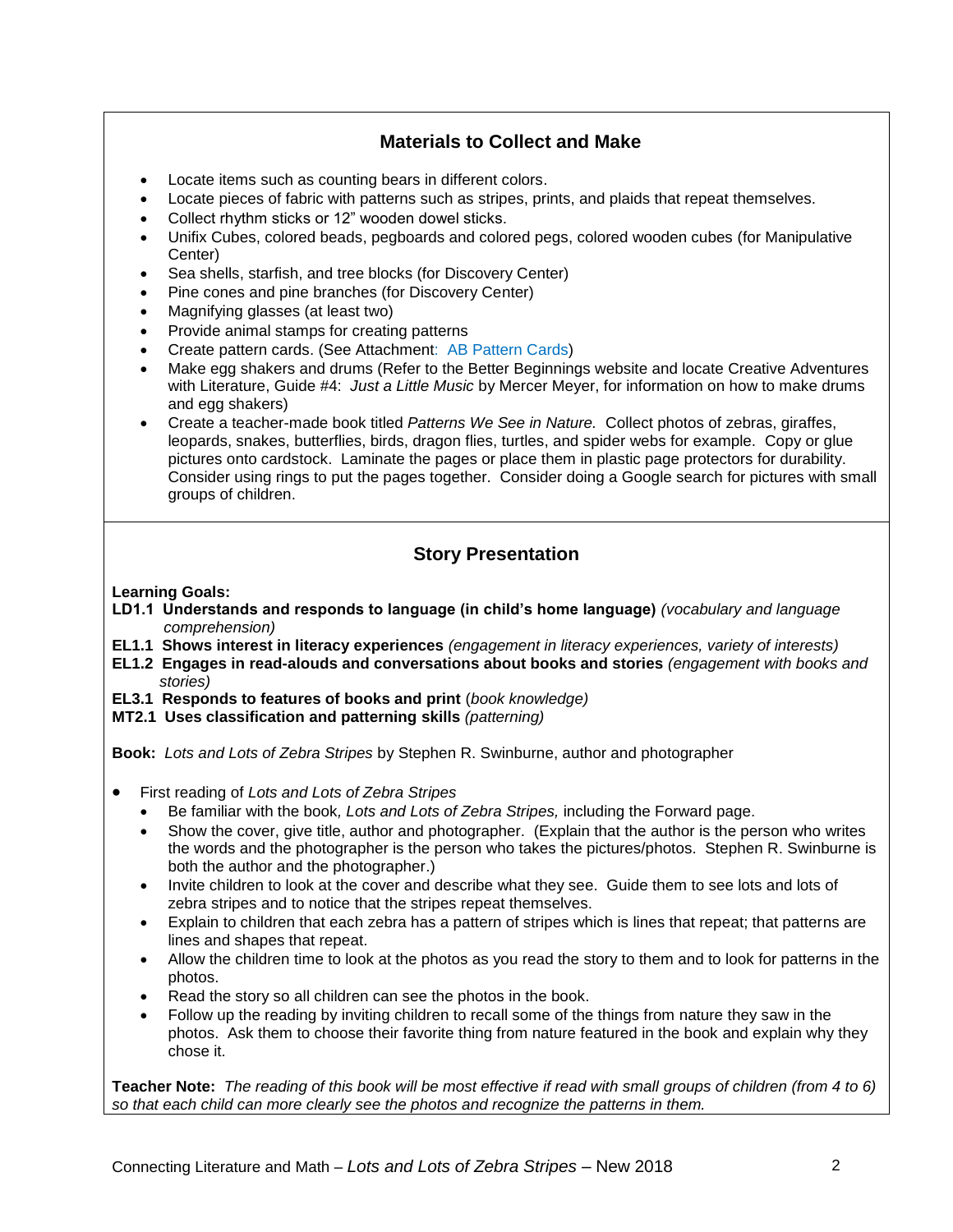**Second Reading of** *Lots and Lots of Zebra Stripes*

- Take items such as sea shells and starfish to the story reading area. Keep them out of the sight of the children until the end of the second reading.
- Show the cover and invite children to read the title with you as you run your fingers under each of the words.
- Invite children to comment on the different photos and to identify the patterns they see as you show each page and read the words.
- Name some of the items in the photos that may not be familiar to the children. If there are some items that you are unable to identify, involve children in discussing what they think the items are and to identify the patterns they see.
- Include information from the Forward that seems appropriate for your group. For example, when showing certain photos, share with them that certain patterns are unique; for example no two snowflakes are alike, no two zebras have the same pattern of stripes, and no two giraffes have the same pattern of dark patches.
- Point out the rings on the tree block and explain to children that the rings of a tree tell its age.
- Show children the sea shells and starfish and allow children to explore them and discuss the patterns they see.
- Explain to children that these and other items will be in the Discovery Center for them to explore.

### **Teacher Note:**

*All of the story presentations are teacher guided activities.*

## **Additional Language and Literacy Activities**

### **Learning Goals:**

**LD1.1 Understands and responds to language (in child's home language)** *(vocabulary and language comprehension, follows directions)*

**EL1.1 Shows interest in literacy experiences** *(engagement in literacy experiences and variety of interests)* **MT2.1 Uses classification and patterning skills** *(patterning)*

### **Activity: Singing BINGO**

- Gather children in a group and discuss with them that they read with you the book, *Lots and Lots of Zebra Stripes,* and discovered patterns in nature.
- Explain that there are also patterns in sounds, for example in the song BINGO, and they will have an opportunity to participate in the patterning activity in the song.
- Introduce the song BINGO to the children if they are not familiar with it and sing it with them several times, inviting them to join in as they learn the words.
- Invite them to clap along with you as you clap the BINGO pattern as follows: Two steady claps as you sing BI, a slight pause, and three quick claps as you sing NGO. This pattern is repeated twice for a total of three times.

There was a farmer had a dog, And BINGO was his name, Oh!. BI NGO, BI NGO, BI NGO, And BINGO WAS HIS NAME Oh!

#### **Extension:**

- Consider using rhythm sticks, drums, or egg shakers to create the BINGO pattern.
- Involve children in additional patterning activities with drums, rhythm sticks or egg shakers. Play a pattern on a drum, for example, and invite children to play the same pattern with you. Remember that a pattern must be repeated twice.

### **Teacher Notes:**

- *If you have the book, BINGO by Rosemary Wells, read it to the children.*
- *If you have a CD with the song, BINGO, use it to involve children in singing the song and participating in the patterning activity.*
- *This is a teacher guided activity.*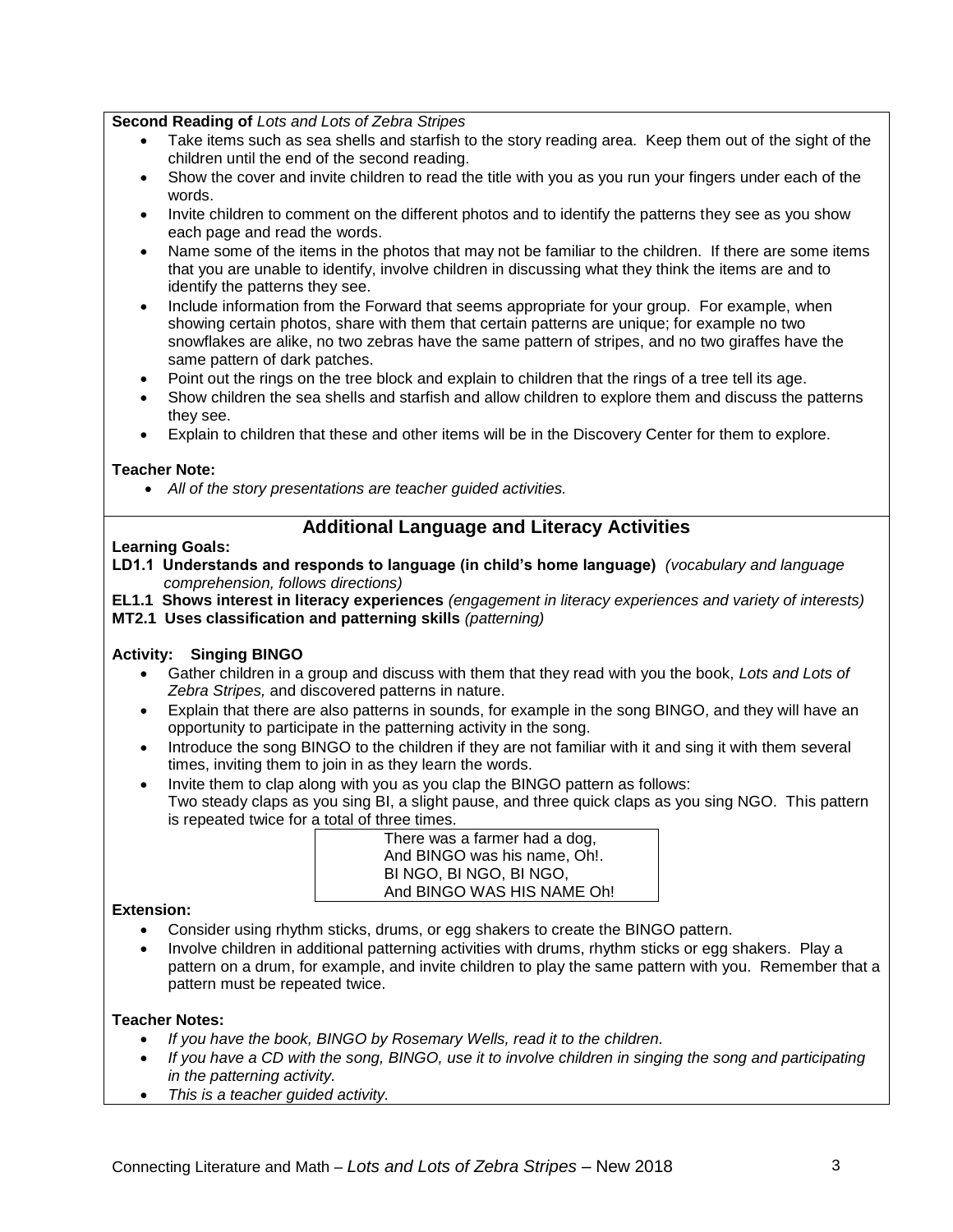### **Learning Goals:**

**LD1.1 Understands and responds to language (in child's home language)** *(vocabulary and language comprehension)*

**EL1.1 Shows interest in literacy experiences** *(engagement in literacy experiences, variety of interests)* **MT2.1 Uses classification and patterning skills** *(patterning)*

#### **Activity: Patterns We See in Nature**

- Involve children in reviewing the teacher-made book, Patterns We See in Nature.
- Invite children to look at the photos and describe what they see, especially the patterns observed.

**Teacher Note:** *This activity can involve a group of children or one or two children in the Library Center.*

# **Learning Environment**

**Teacher Note:** *As children are involved in the learning centers listed here, they are engaged in activities that support the following Domains of Child Development and Early Learning:*

- *Physical Development and Health*
- *Emergent Literacy*
- *Mathematical Thinking*
- *Creativity and Aesthetics*

### **Art Center**

- Add pattern cards and animal stamps
- Invite children to extend a pattern you have started on a pattern card or to create their own patterns
- Add paper strips of different colors and glue for creating a pattern with paper chains which can be used to decorate the center

#### **Dramatic Play Center**

- Add a plaid, striped or checked tablecloth
- Add dress-up clothes with a plaid, striped or checked pattern
- Add a centerpiece of flowers such as pansies that have an obvious pattern

#### **Discovery Center**

- Add at least 2 magnifying glasses
- Add items from nature such as:
	- Sea shells **Starfish** Pine cones Pine branches Tree block
- Add fabric pieces with patterns: **Stripes** Prints Plaids

### **Library**

- Add the following books: *Lots and Lots of Zebra Stripes BINGO Ten Little Rabbits*
- Add the teacher-made book, *Nature's Patterns*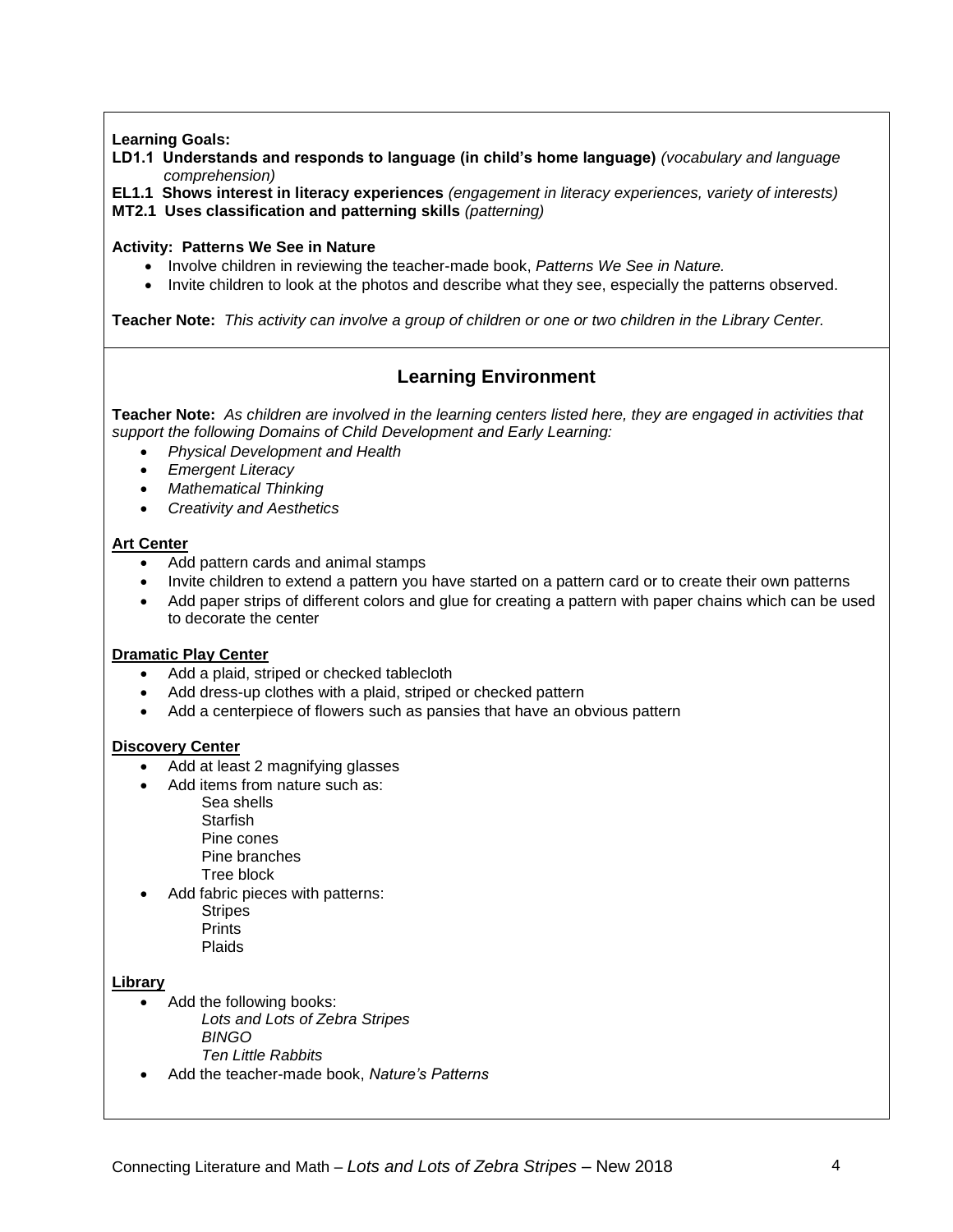### **Manipulative Center**

Begin with an understanding of these pattern basics:

- A pattern is only a pattern if it is repeated twice
- The easiest patterns are those that involve two variables such as color. For example, red, blue, red blue, red blue. This is the AB, AB, AB pattern
- More complex patterns are:
	- $\circ$  Red, blue, yellow, red blue, yellow, red blue, yellow. This is an ABC, ABC, ABC pattern
	- $\circ$  Red, red, blue, red, red, blue, red, red, blue. This is an AAB, AAB, AAB pattern.
	- o Additional patterns such as AABB, AABB, AABB and ABB, ABB, ABB can be added. However, it is important that children begin with the easiest pattern, the AB, AB, AB pattern
- Provide opportunities for children extend a pattern you have started, then to create their own patterns using some of the following materials:
	- o Plastic chips/poker chips
	- o Stringing beads
	- o Unifix Cubes
	- o Pegboards and colored pegs
	- o Counting bears of different colors
	- o Pattern cards
	- o Animal stampers
- Use the AB Pattern Cards (See Attachment: AB Pattern Cards) to involve children in extending a pattern as follows:
	- $\circ$  Explain to children that you are going to start a pattern and they will have an opportunity to complete it.
	- o Place a green counting bear on the first green circle, a blue counting bear on the first blue circle, a green counting bear on the second green circle, a blue counting bear on the second blue circle, and a green counting bear on the third circle.
	- o "Read" the pattern you are creating (green, blue, green blue).
	- o Invite children to complete the pattern you have started.
	- o Repeat this activity with the yellow/red pattern.
	- $\circ$  Invite children to create their own patterns using the Create AB Pattern card.

**Teacher Note:** *Wooden color cubes or beads can also be used for this activity.*

 Use colored stringing beads or pegboards and colored pegs to create AABB, AABB, AABB, and ABB, ABB, ABB patterns, following the same procedures that you used with the counting bears and the AB, AB, AB pattern.

**Teacher Note:** *Give children an opportunity to "read" the pattern they have created. This allows them an opportunity to fix any misplaced objects in the pattern.*

#### **Music Center**

- Add rhythm sticks and drums to the center.
- Place egg shakers in music center.
- Observe children to see if they use the instruments to create patterns.

#### **Nutrition Experience**

- Plan a fruit tasting experience with fruits such as orange halves and kiwi slices that have obvious patterns
- Invite children to look at the fruit and talk about the patterns they see.

**Teacher Note:** *Be aware of children's allergies when planning nutrition experiences.*